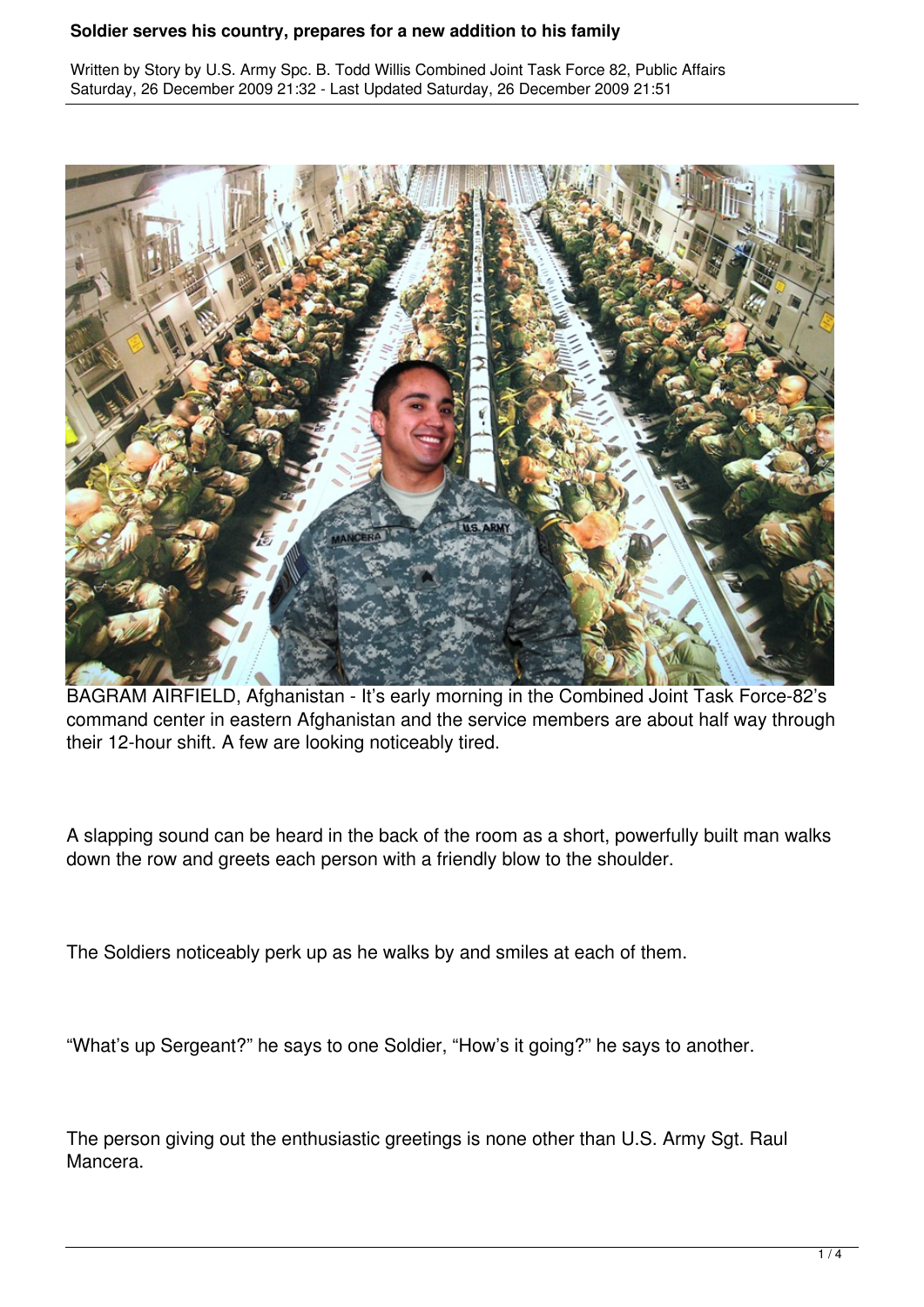Written by Story by U.S. Army Spc. B. Todd Willis Combined Joint Task Force 82, Public Affairs Saturday, 26 December 2009 21:32 - Last Updated Saturday, 26 December 2009 21:51

Mancera is a five-year Army veteran, paratrooper, and a senior rated jumpmaster who does not hide his passion for his duty in Afghanistan.

"I know I make a difference on the battlefield, this fact gets me going and makes the job fun," Mancera said.

"Another great thing about being here is that I get to work behind the scenes and do things for people without them knowing. It's a great feeling," Mancera added.

Many Soldiers assigned to the CJTF-82 have jobs that require knowledge of secret material and sensitive information.

"Let's just say I work in 'operations'," says Mancera.

Most every service member has a memorable deployment story.

"This is my first deployment, and I recently found out my wife is pregnant," Mancera said. "My only hope is that we have a healthy baby."

Being at war for a year in a foreign country has its challenges too.

"The hardest part about this deployment now is that I have to talk to my pregnant wife on the phone, who is now thousands of miles away, and pretend to be so strong so that she does not hear the sadness in my voice. I would like to be with her throughout her pregnancy," Mancera said.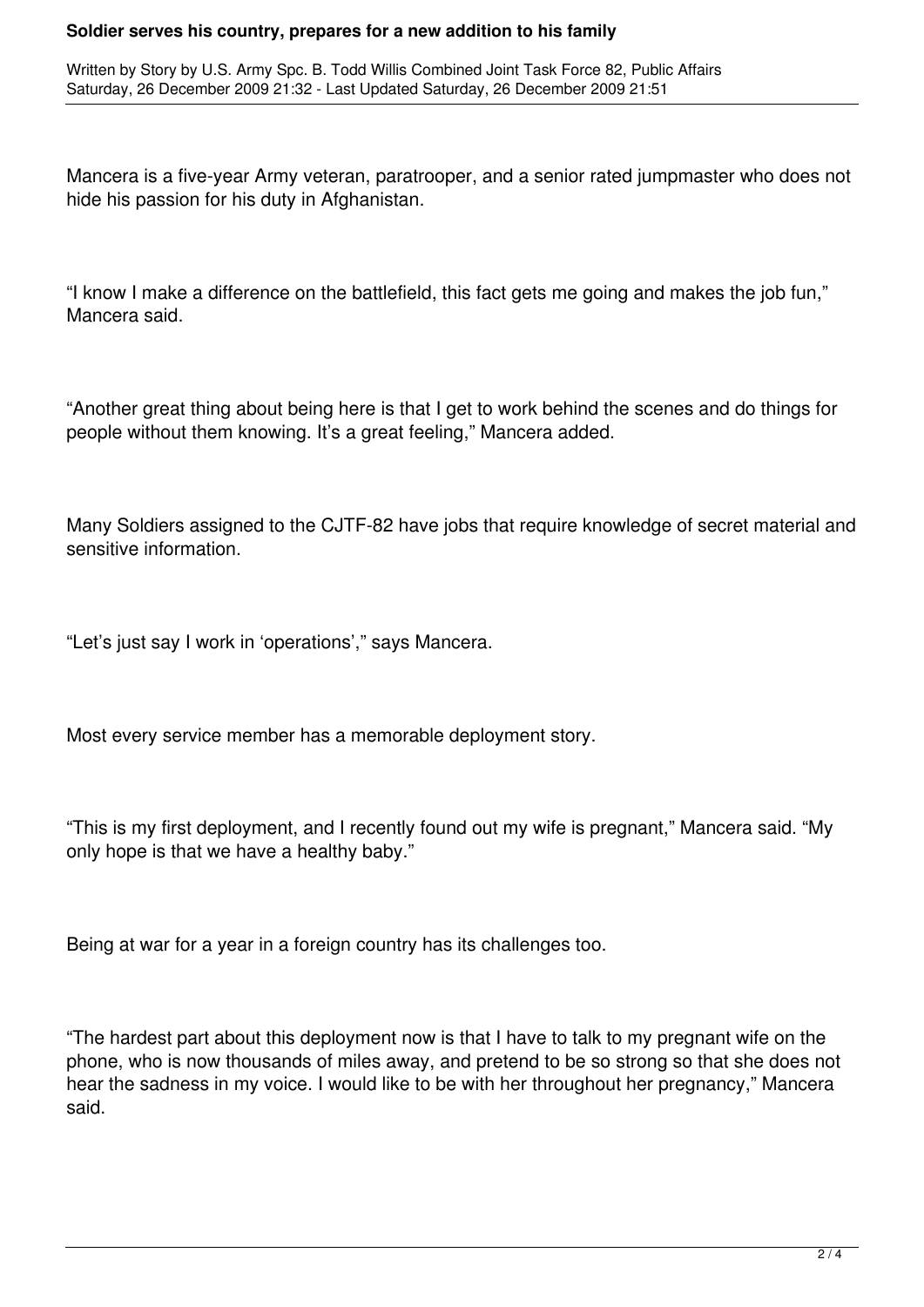Written by Story by U.S. Army Spc. B. Todd Willis Combined Joint Task Force 82, Public Affairs Saturday, 26 December 2009 21:32 - Last Updated Saturday, 26 December 2009 21:51

Despite missing his wife and unborn child, he still has the drive to keep his focus on the mission.

"Sgt. Mancera is squared-away and has an eye for detail, he makes a major contribution to our success," said U.S. Army Sgt. 1st. Class Frederick Shinlever, a senior leader in the joint-operations command center.

Mancera has set a variety of goals in his life and things are coming together as planned.

"Right now I am a junior at Fayetteville State University, and I will use my degree in accounting to earn a commission and become an officer in the Army," he said.

Mancera stays positive and keeps his energy level high by having a variety of interests and hobbies.

"I am Catholic and go to church every Sunday. I also love to lift weights and play golf," says Mancera.

When asked about what is important to Mancera, the answer comes quick.

"God, wife, family and success in life and the Army, that is what I'm about!"